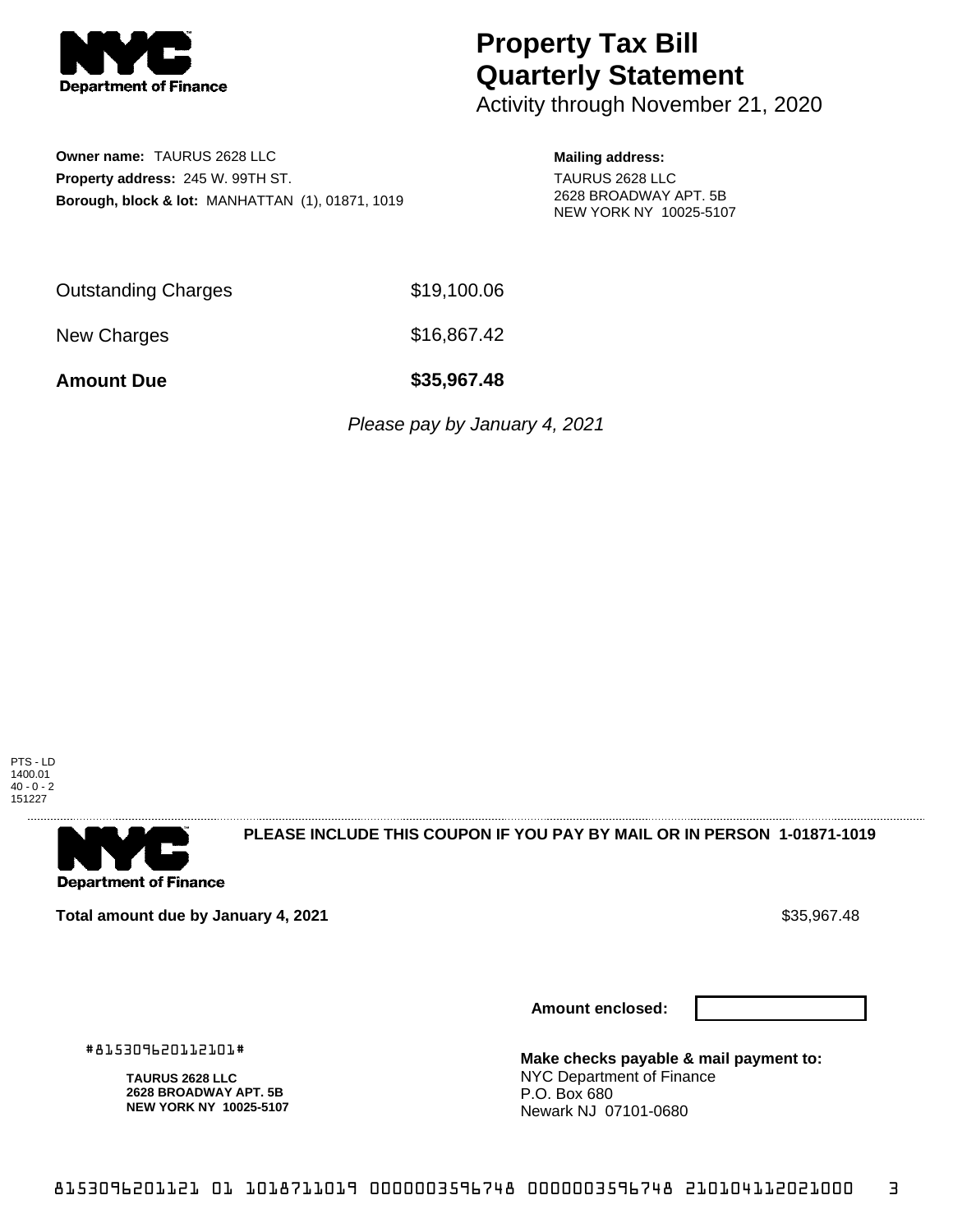

| \$19,100.06<br>\$17,952.34<br>$$-508.72$ |
|------------------------------------------|
|                                          |
|                                          |
|                                          |
| $$-576.20$                               |
| \$35,967.48                              |
|                                          |
|                                          |
|                                          |
|                                          |
|                                          |
|                                          |
| <b>Taxes</b>                             |
|                                          |
|                                          |
|                                          |
| \$34,311.04                              |
| \$34,311.04                              |
| \$35,904.68                              |
| $$-576.20$                               |
|                                          |

**NEW LAW:** To learn about Local Law 147, which requires residential buildings with three or more units to create a policy on smoking and share it with current and prospective tenants, visit www.nyc.gov/health/tobaccocontrol.

Please call 311 to speak to a representative to make a property tax payment by telephone.

For information about the interest rate charged on late payments, visit nyc.gov/taxbill.

## **Home banking payment instructions:**

- 1. **Log** into your bank or online bill pay website.
- 2. **Add** the new payee: NYC DOF Property Tax. Enter your account number, which is your boro, block and lot, as it appears here: 1-01871-1019 . You may also need to enter the address for the Department of Finance. The address is P.O. Box 680, Newark NJ 07101-0680.
- 3. **Schedule** your online payment using your checking or savings account.

## **Did Your Mailing Address Change?** If so, please visit us at **nyc.gov/changemailingaddress** or call **311.**

When you provide a check as payment, you authorize us either to use information from your check to make a one-time electronic fund transfer from your account or to process the payment as a check transaction.